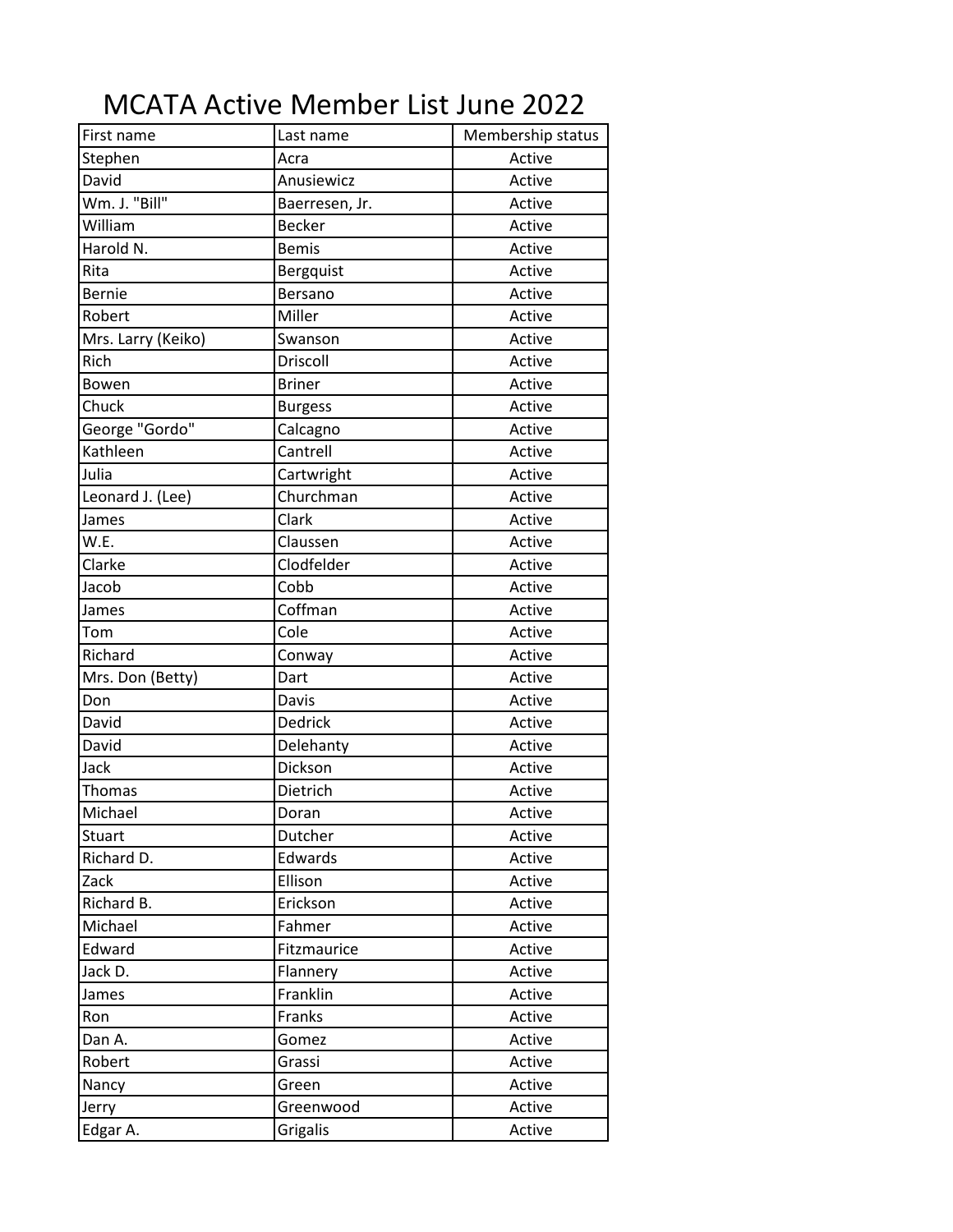| Robert       | Guest, Jr.     | Active |
|--------------|----------------|--------|
| Robert       | Gwaltney       | Active |
| John S.      | Hall           | Active |
| Mrs. C.C.    | <b>Harris</b>  | Active |
| David "Bags  | Harshbarger    | Active |
| Peter        | Hollwedel      | Active |
| George R.    | Honaker        | Active |
| Steve        | Hopkins        | Active |
| Charles M.   | Howard         | Active |
| Robert S.    | Jackowski      | Active |
| Vicki        | Jacobs Hayes   | Active |
| Gary         | Jarboe         | Active |
| C. Peter     | Johnson        | Active |
| Stanley      | Kasilus        | Active |
| Jim          | Kikta          | Active |
| James        | King           | Active |
| John A.      | Klossner       | Active |
| Scott        | Koltick        | Active |
| Tim          | Koob           | Active |
| Kevin        | Kronoveter     | Active |
| John (JC)    | Lane           | Active |
| Russ         | Laney          | Active |
| Scott        | Larsen         | Active |
| Tim          | Levan          | Active |
| Ned A.       | Little         | Active |
| John         | <b>LOCKETT</b> | Active |
| Jeanette     | MaGee          | Active |
| Richard K.   | Majewski       | Active |
| Dave         | <b>Markss</b>  | Active |
| Joseph E.    | Masini         | Active |
| A.J.         | McAnelly       | Active |
| Dennis       | McConaghy      | Active |
| John         | McKee          | Active |
| Helen Duncan | McLenon        | Active |
| David K.     | McQuillen      | Active |
| Peter C.     | Meyer          | Active |
| Robert       | Morley         | Active |
| Robert R.    | <b>Mullins</b> | Active |
| Tony         | Nekoranec      | Active |
| Erman (Bud)  | Newman III     | Active |
| John         | O'Neill        | Active |
| Ed           | O'Shaughnessy  | Active |
| James A.     | Overton        | Active |
| Edgar        | Patch          | Active |
| Marc         | Peeper         | Active |
| Michael      | Perry          | Active |
| Corrine      | Peyer          | Active |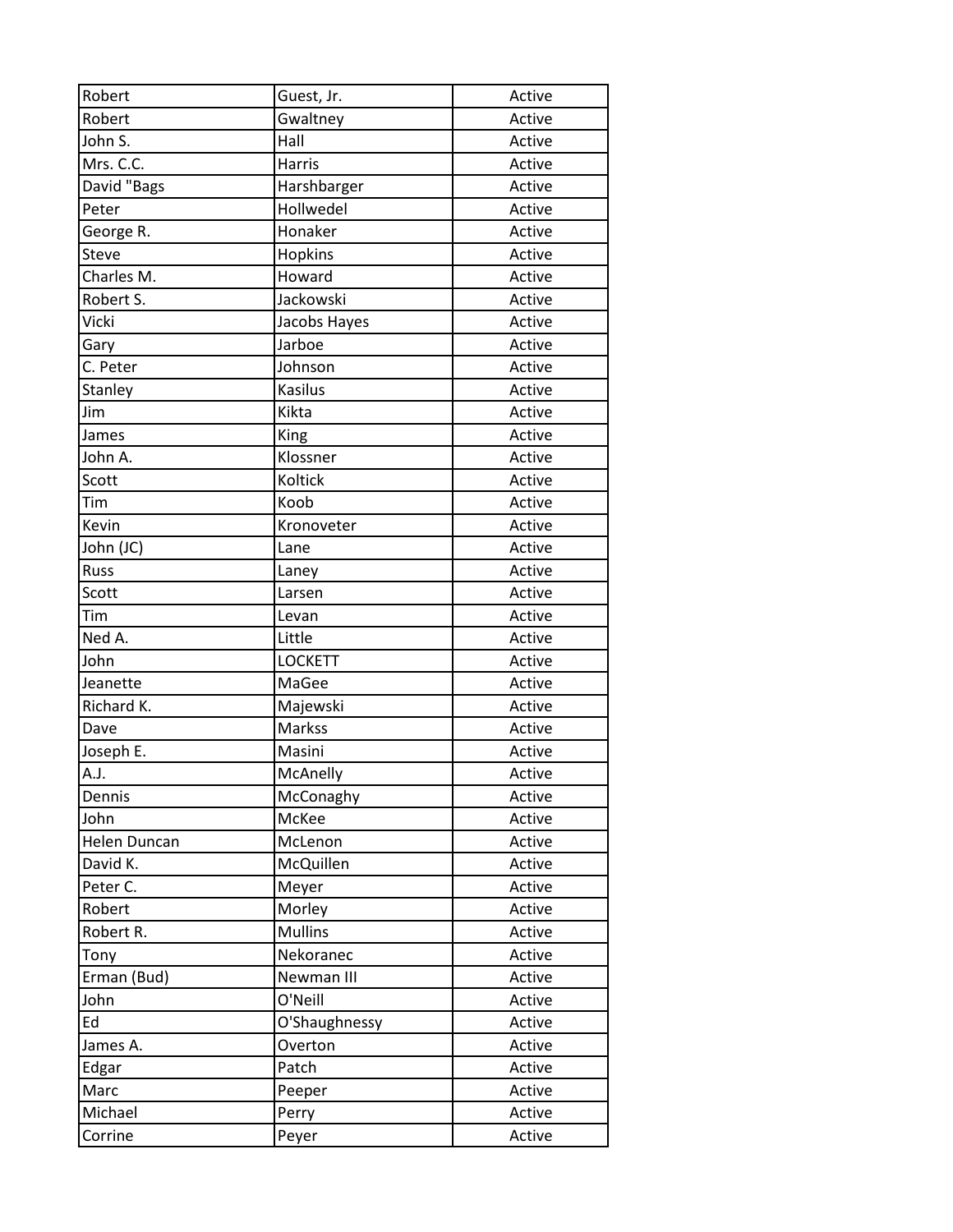| Matthew           | Piliere          | Active |
|-------------------|------------------|--------|
| Robert            | Price            | Active |
| Todd              | Prine            | Active |
| Humberto          | Reyes            | Active |
| Lane              | Riddell          | Active |
| <b>JAMES</b>      | <b>ROBERTSON</b> | Active |
| Henry W.          | Roder            | Active |
| Dale              | Rude             | Active |
| Gus               | Ruggiero         | Active |
| Phillip D.        | Saunders Jr.     | Active |
| Antonio           | Scenna           | Active |
| Bob               | Seal             | Active |
| William A.        | Seely            | Active |
| Richard U.        | Sherman          | Active |
| John              | Shiminski        | Active |
| Carol             | Shuck            | Active |
| <b>Buddy</b>      | Smith            | Active |
| Richard           | Snyder           | Active |
| D.L."LARRY"       | Spangler         | Active |
| John              | Spitler          | Active |
| David N.          | Sprott           | Active |
| George            | Stabler          | Active |
| Charles           | Stahl            | Active |
| Gerry             | Sternal          | Active |
| Alan              | Stinar           | Active |
| Paul M.           | Stouffer         | Active |
| R.J. (Tai)        | Taimanglo        | Active |
| <b>Bruce</b>      | Taylor           | Active |
| Jack W.           | Taylor           | Active |
| Mark              | Thoman           | Active |
| Marlene           | Toca             | Active |
| Russell F.        | <b>Tucker</b>    | Active |
| George            | Vangelas         | Active |
| M. G. (BLINKY)    | <b>WAITT</b>     | Active |
| John O.           | Wasilowsky       | Active |
| Frank             | Welborn          | Active |
| R.T.              | West             | Active |
| Larry L.          | Woodruff         | Active |
| Evan E.           | Zillmer          | Active |
| Anthony R. (Tony) | Zito             | Active |
| William           | Woodcock         | Active |
| Vikki             | Josselyn         | Active |
| Larry             | Fennell          | Active |
| Allan (Pat)       | Avery            | Active |
| Phil              | Ryan             | Active |
| Herbert "Art"     | Johnson          | Active |
| Christopher       | Balesteri        | Active |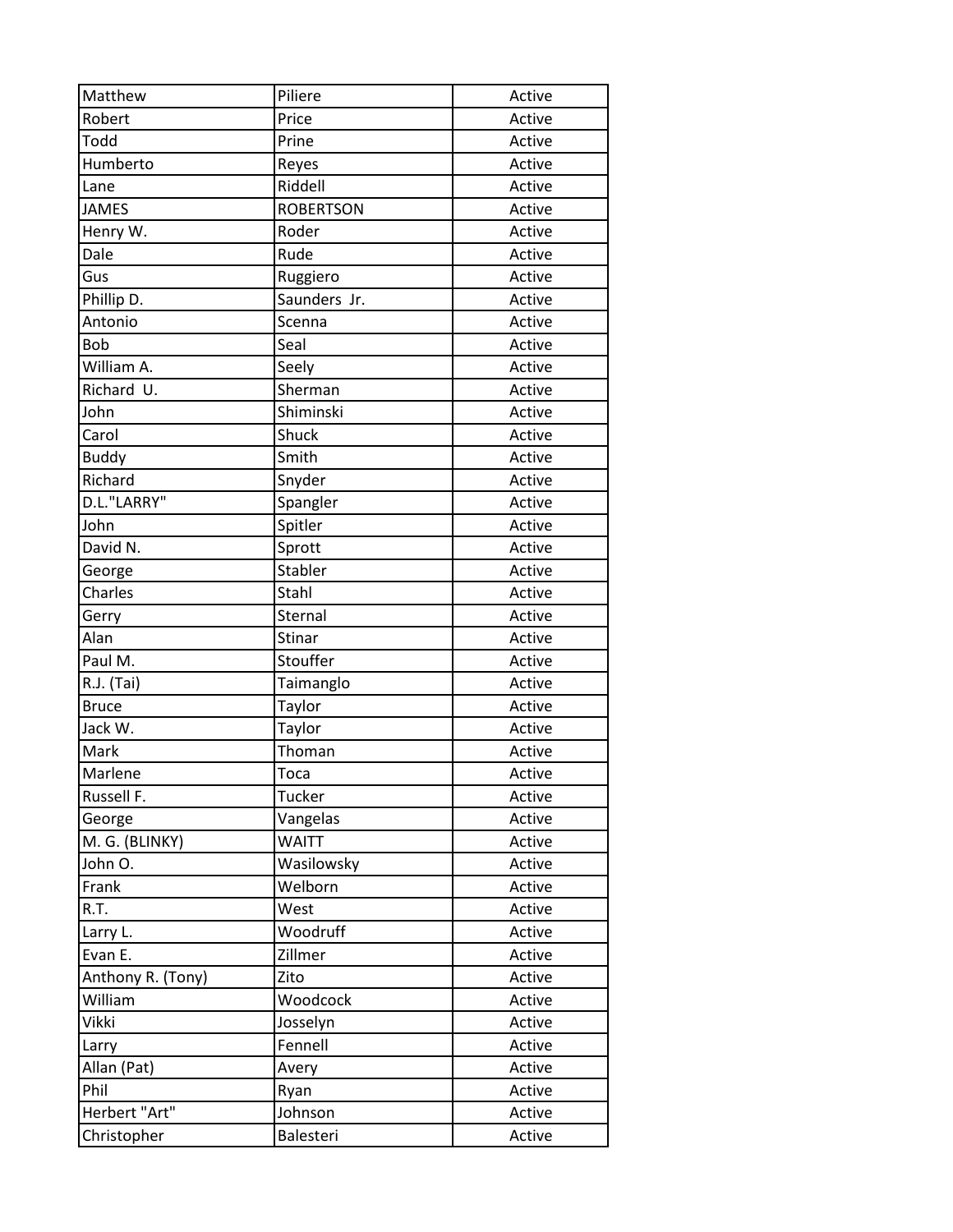| Ronnie        | Malina         | Active |
|---------------|----------------|--------|
| Joe           | Buonadonna     | Active |
| Andrew        | Markus         | Active |
| Douglas       | Stumpf         | Active |
| Jim           | <b>Ballard</b> | Active |
| David         | Austin         | Active |
| Ronald        | Johnson        | Active |
| Edward        | Delehant       | Active |
| <b>VESTA</b>  | <b>SHOUP</b>   | Active |
| Jim           | Kazin          | Active |
| Kevin         | Mattix         | Active |
| Thomas        | <b>Nickols</b> | Active |
| Graden        | Loveless       | Active |
| Cameron       | Stante         | Active |
| Paul          | Harmon         | Active |
| Tommy         | Peters         | Active |
| Joe           | Launikitis     | Active |
| Jon           | Swan           | Active |
| Evelyn        | <b>McGuirk</b> | Active |
| <b>Derek</b>  | Neymeyer       | Active |
| Edward (Ed)   | Gonzales       | Active |
| Sean          | Alabaster      | Active |
| Alan          | <b>Borg</b>    | Active |
| <b>Brad</b>   | James          | Active |
| Paul          | Patrick        | Active |
| Jan           | Goralski       | Active |
| Rebecca       | Yates          | Active |
| <b>Bob</b>    | Owen           | Active |
| Peter         | Woods          | Active |
| John          | Williamson     | Active |
| Bob           | Romanowski     | Active |
| Charles       | Cunningham Jr  | Active |
| Scott         | Eisner         | Active |
| Stephen       | Cecil          | Active |
| Robert        | Dooley         | Active |
| James R.      | McDermott      | Active |
| Rachel        | Duff           | Active |
| Kevin         | O'Donnell      | Active |
| Mark          | Albritton      | Active |
| <b>RONALD</b> | <b>GYORKOS</b> | Active |
| Jay           | Pellicone      | Active |
| Edward        | Lutz           | Active |
| Michael       | Strand         | Active |
| Walter        | Washington     | Active |
| Troy          | Lureman        | Active |
| William       | Clarke Jr.     | Active |
| John          | Ferrari        | Active |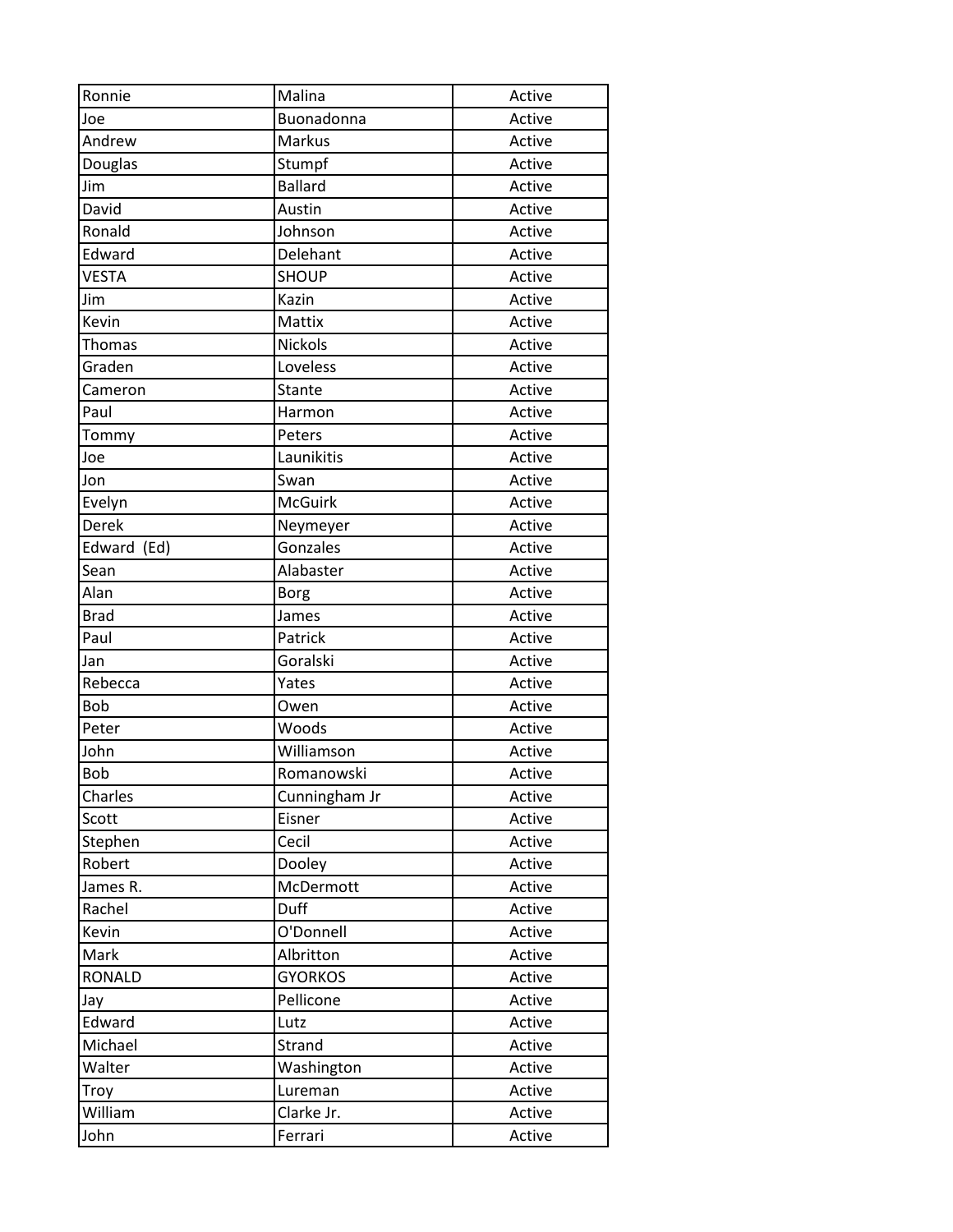| Robert (Bob)    | Daily           | Active |
|-----------------|-----------------|--------|
| Frank           | Chiarello       | Active |
| Glendon         | Withrow         | Active |
| Shirley Ann     | Fletcher        | Active |
| Billy           | Ward            | Active |
| Thomas          | Laursen         | Active |
| Charles (Chuck) | <b>Mullins</b>  | Active |
| Kevin C. (KC)   | Laster          | Active |
| Thomas (T0M)    | Guthrie         | Active |
| Louis           | Yambor          | Active |
| Richard         | Shepherd        | Active |
| Timothy         | Campbell        | Active |
| Mitchell        | <b>Beers</b>    | Active |
| Chad            | Molyet          | Active |
| <b>Terry</b>    | Dunn            | Active |
| Tom             | O'Malley        | Active |
| Edward          | Evard           | Active |
| Lydia           | Prislovsky      | Active |
| Scott           | Millard         | Active |
| Harry           | Gerace          | Active |
| Patricia        | McKay           | Active |
| William         | Ragan           | Active |
| Robert          | <b>Beattie</b>  | Active |
| William         | Armishaw        | Active |
| Jack            | Hales           | Active |
| Christopher     | Mega            | Active |
| Bill B.         | Pemberton       | Active |
| GEORGE (ZOOM-6) | <b>LEATH</b>    | Active |
| <b>Thomas</b>   | Paul            | Active |
| Clifton         | Addison         | Active |
| John            | Peet            | Active |
| Mike            | McGuire         | Active |
| Matthew         | Jones           | Active |
| Mark            | Anderson        | Active |
| Kevin           | Woods           | Active |
| David S         | Lewis           | Active |
| Christopher     | Kim             | Active |
| Terry           | Ruhter          | Active |
| Susan           | Campbell        | Active |
| William         | Shaw            | Active |
| Victor Alan     | Deegan          | Active |
| Gregory         | McShane         | Active |
| Joseph          | Rogers          | Active |
| <b>MARK</b>     | <b>KURTZAHN</b> | Active |
| Roy Wayne       | Jennings        | Active |
| David           | Rodriguez       | Active |
| al              | barta           | Active |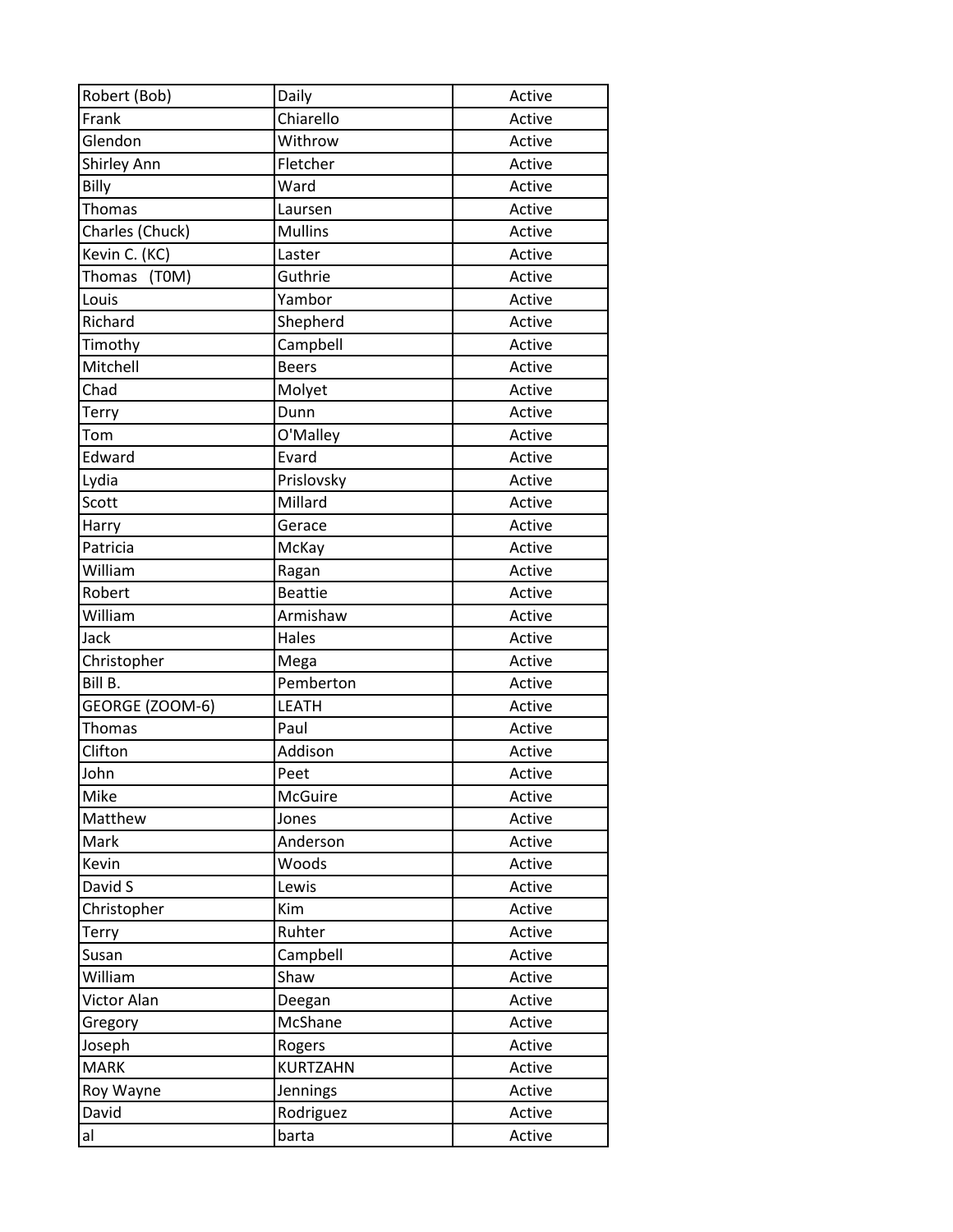| Kevin          | Schleicher    | Active |
|----------------|---------------|--------|
| Charles        | Smith         | Active |
| Sean           | Kriner        | Active |
| Kevin          | Lampe         | Active |
| Robert         | Green         | Active |
| John           | Obermiller    | Active |
| Rad            | Hastings      | Active |
| Lawrence       | <b>Brady</b>  | Active |
| David          | Grosso        | Active |
| Martin         | Ruane         | Active |
| <b>Rick</b>    | Morning       | Active |
| David          | Marotta       | Active |
| Tim            | Loftus        | Active |
| Richard        | Laird         | Active |
| Mikel          | Smith         | Active |
| <b>MICHAEL</b> | <b>SAWYER</b> | Active |
| <b>Bryan</b>   | <b>Butler</b> | Active |
| Dan            | Manusos       | Active |
| Laura          | Matlak        | Active |
| Garry          | Puck          | Active |
| Sean           | Purcell       | Active |
| Alex           | Hawkes        | Active |
| Richard        | Glowacki      | Active |
| Todd           | Sudick        | Active |
| Frank          | Storm         | Active |
| Rick           | Clee          | Active |
| Michael        | Merit         | Active |
| Rusty          | Walther       | Active |
| Paul           | Felber        | Active |
| Russell        | Miller        | Active |
| Kathleen       | Slowik        | Active |
| Bill           | Reupert       | Active |
| Kevin          | Swanlaw       | Active |
| <b>MARK</b>    | WALDERBACH    | Active |
| Maximo         | Flores Sr.    | Active |
| Kenneth        | Wolske        | Active |
| joseph         | Siedler       | Active |
| Ron            | Dailey        | Active |
| Carol          | Shuck         | Active |
| Kevin          | Hughes        | Active |
| Dale           | Cooper        | Active |
| Vincent        | <b>Brown</b>  | Active |
| <b>GLENN</b>   | LEPLA         | Active |
| Mitchell       | Bell          | Active |
| George         | Gardell       | Active |
| Duane          | Fogerty       | Active |
| Roger          | Ferguson      | Active |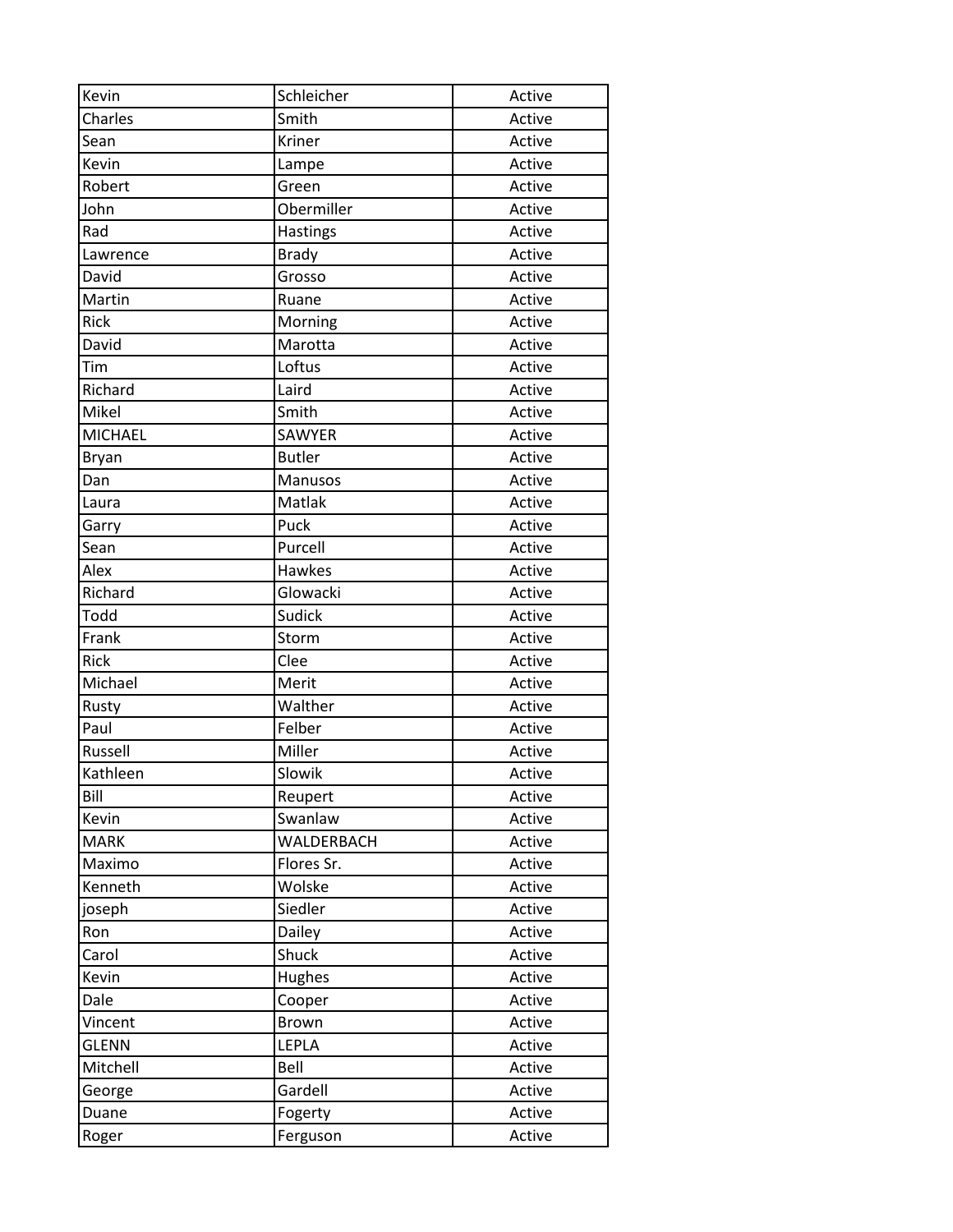| Earl                                | Haag             | Active |
|-------------------------------------|------------------|--------|
| Steve                               | Polzin           | Active |
| Mort                                | Sanford          | Active |
| Maynard                             | <b>Bearce</b>    | Active |
| Dave                                | <b>Tackett</b>   | Active |
| Robert (Bob)                        | Dietrich         | Active |
| Edwin (Ed)                          | Dunnigan         | Active |
| Charles                             | Smith            | Active |
| Gerard                              | Murphy           | Active |
| Charles                             | <b>Burrow</b>    | Active |
| <b>RICHARD</b>                      | <b>BUTLER</b>    | Active |
| Marc                                | Poole            | Active |
| Greg                                | Fletcher         | Active |
| Paul                                | Morgado          | Active |
| Patrick                             | LeMoine          | Active |
| Mark                                | Montgomery       | Active |
| Jeff                                | Callaghan        | Active |
| <b>BARRY</b>                        | <b>SCHMELTER</b> | Active |
| Harry                               | Steuber          | Active |
| Manny                               | Gutierrez        | Active |
| Delbert                             | Cogswell         | Active |
| Paul                                | Olexa            | Active |
| Steve                               | Gramley          | Active |
| Andy                                | Gilbert          | Active |
| Siegfried                           | Boedeker         | Active |
| Anthony                             | Matacotta        | Active |
| Michael                             | Valenti          | Active |
| <b>Brendan</b>                      | Hornbake         | Active |
| The RaiderMobile Foundati Jake Cobb |                  | Active |
| Adam                                | Glintz           | Active |
| Herbert                             | Holland          | Active |
| Benjamin                            | Blanton          | Active |
| Dan                                 | Galvin Jr        | Active |
| Marni                               | Jarman           | Active |
| Lamar                               | McKnight         | Active |
| Joe                                 | Lilley           | Active |
| Dean                                | Roberson         | Active |
| john                                | cole             | Active |
| <b>Barbara</b>                      | Smith            | Active |
| Anthony                             | Giordano         | Active |
| Gary                                | Good             | Active |
| Hugh                                | Rico             | Active |
| Stephen                             | Edgcombe         | Active |
| <b>Brian</b>                        | Kursawe          | Active |
| Michael                             | Wolff            | Active |
| Steven                              | Ward             | Active |
| Ron                                 | Dailey           | Active |